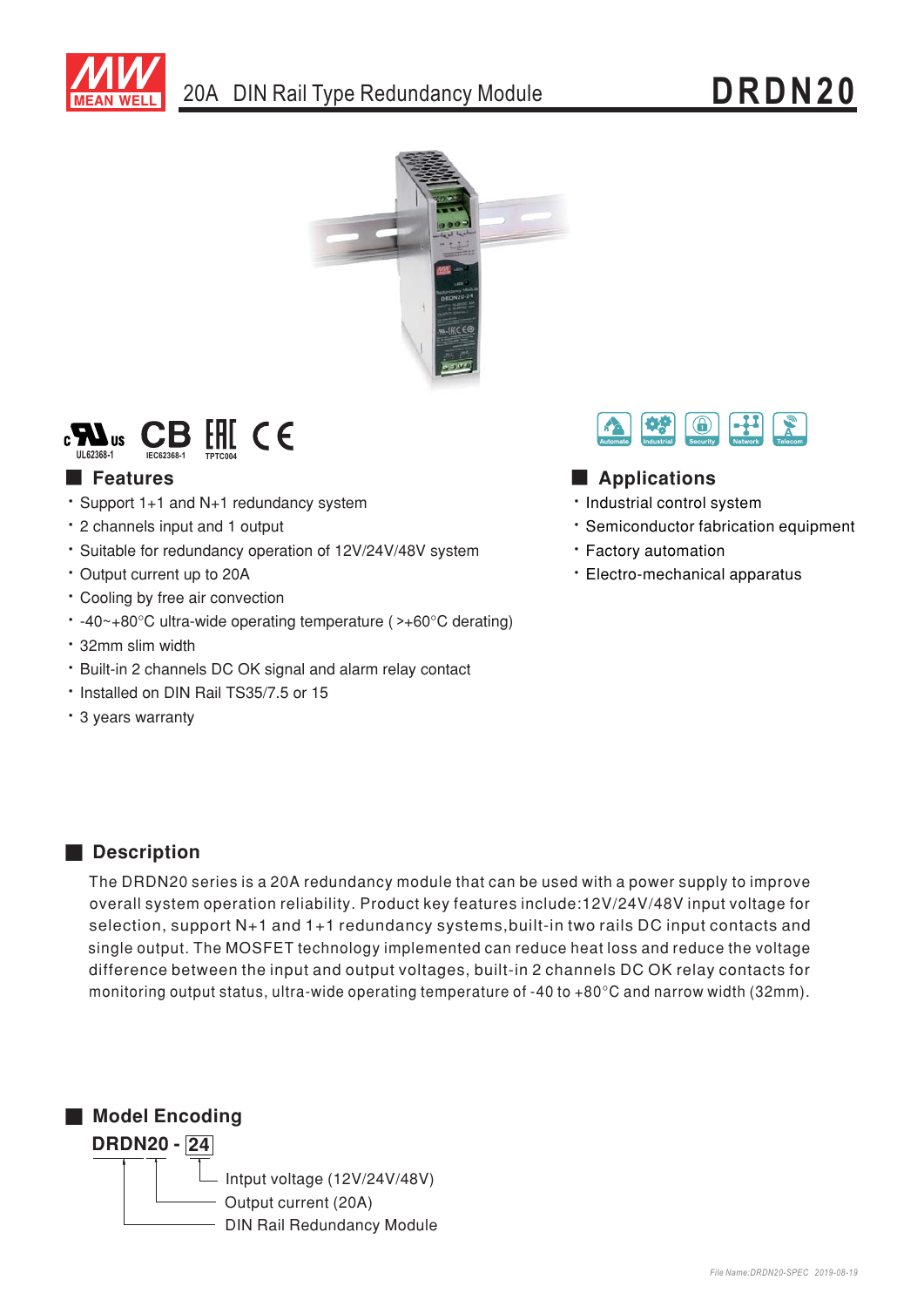

## **SPECIFICATION**

| <b>MODEL</b>           |                                                                                                                                                                                                                                                                                                                                                                                                                                                                                                                                                                                                                                                                                                                                                                      | DRDN20-Q                                                                                                 |                                                                                    |                                                                      |  |
|------------------------|----------------------------------------------------------------------------------------------------------------------------------------------------------------------------------------------------------------------------------------------------------------------------------------------------------------------------------------------------------------------------------------------------------------------------------------------------------------------------------------------------------------------------------------------------------------------------------------------------------------------------------------------------------------------------------------------------------------------------------------------------------------------|----------------------------------------------------------------------------------------------------------|------------------------------------------------------------------------------------|----------------------------------------------------------------------|--|
|                        |                                                                                                                                                                                                                                                                                                                                                                                                                                                                                                                                                                                                                                                                                                                                                                      | $\Box$ =12V, 24V, 48V                                                                                    |                                                                                    |                                                                      |  |
|                        | <b>NUMBER OF INPUT</b>                                                                                                                                                                                                                                                                                                                                                                                                                                                                                                                                                                                                                                                                                                                                               | 2 Channels                                                                                               |                                                                                    |                                                                      |  |
|                        | DC NORMAL VOLTAGE                                                                                                                                                                                                                                                                                                                                                                                                                                                                                                                                                                                                                                                                                                                                                    | 12Vdc                                                                                                    | 24Vdc                                                                              | 48Vdc                                                                |  |
|                        | <b>DC VOLTAGE RANGE</b>                                                                                                                                                                                                                                                                                                                                                                                                                                                                                                                                                                                                                                                                                                                                              | $9 - 14$ Vdc                                                                                             | 19~29Vdc                                                                           | 36~60Vdc                                                             |  |
| <b>INPUT</b>           | <b>RATED CURRENT</b>                                                                                                                                                                                                                                                                                                                                                                                                                                                                                                                                                                                                                                                                                                                                                 | 0~10A x2 input, 0~20A x1 input Continuous                                                                |                                                                                    |                                                                      |  |
|                        | <b>VOLTAGE DROP (Vin-Vout)</b><br>(max.)                                                                                                                                                                                                                                                                                                                                                                                                                                                                                                                                                                                                                                                                                                                             | 0.25V                                                                                                    |                                                                                    |                                                                      |  |
|                        | <b>PEAK CURRENT</b>                                                                                                                                                                                                                                                                                                                                                                                                                                                                                                                                                                                                                                                                                                                                                  | 0~15A x2 input, 0~30A x1 input<br>5Sec.                                                                  |                                                                                    |                                                                      |  |
|                        | <b>EFFICIENCY (Typ.)</b>                                                                                                                                                                                                                                                                                                                                                                                                                                                                                                                                                                                                                                                                                                                                             | 98%                                                                                                      |                                                                                    |                                                                      |  |
|                        | <b>INPUT REVERSE CURRENT (max.)</b>                                                                                                                                                                                                                                                                                                                                                                                                                                                                                                                                                                                                                                                                                                                                  | 1mA                                                                                                      |                                                                                    |                                                                      |  |
|                        | <b>INPUT REVERSE VOLTAGE (max.)</b>                                                                                                                                                                                                                                                                                                                                                                                                                                                                                                                                                                                                                                                                                                                                  | 40Vdc                                                                                                    | 40Vdc                                                                              | 65Vdc                                                                |  |
| <b>OUTPUT</b>          | <b>RATED CURRENT</b>                                                                                                                                                                                                                                                                                                                                                                                                                                                                                                                                                                                                                                                                                                                                                 | 0~20A, Continuous                                                                                        |                                                                                    |                                                                      |  |
|                        | PEAK CURRENT (max.)                                                                                                                                                                                                                                                                                                                                                                                                                                                                                                                                                                                                                                                                                                                                                  | 30A, 5Sec.                                                                                               |                                                                                    |                                                                      |  |
|                        | CAPACITANCE(Typ.)                                                                                                                                                                                                                                                                                                                                                                                                                                                                                                                                                                                                                                                                                                                                                    | 320uF                                                                                                    |                                                                                    |                                                                      |  |
|                        | <b>STANDBY POWER LOSSES(Typ.)</b>                                                                                                                                                                                                                                                                                                                                                                                                                                                                                                                                                                                                                                                                                                                                    | 1.5W                                                                                                     |                                                                                    |                                                                      |  |
| <b>PROTECTION</b>      | <b>OVERLOAD</b>                                                                                                                                                                                                                                                                                                                                                                                                                                                                                                                                                                                                                                                                                                                                                      | <30A,5Sec. No damage                                                                                     |                                                                                    |                                                                      |  |
|                        | <b>SHORT CIRCUIT</b>                                                                                                                                                                                                                                                                                                                                                                                                                                                                                                                                                                                                                                                                                                                                                 | <30A,5Sec. No damage                                                                                     |                                                                                    |                                                                      |  |
|                        | <b>REDUNDANCY</b>                                                                                                                                                                                                                                                                                                                                                                                                                                                                                                                                                                                                                                                                                                                                                    | For 1+1 redundancy, and support N+1 redundancy                                                           |                                                                                    |                                                                      |  |
|                        | <b>BOTH INPUTS VOLTAGE ALARM</b>                                                                                                                                                                                                                                                                                                                                                                                                                                                                                                                                                                                                                                                                                                                                     | <18V or >31V ( $\pm$ 5%)<br><8.5V or >14.7V ( $\pm$ 5%)<br>$\leq$ 34.2V or $\geq$ 63V ( $\pm$ 5%)        |                                                                                    |                                                                      |  |
| <b>FUNCTION</b>        | <b>RELAY</b>                                                                                                                                                                                                                                                                                                                                                                                                                                                                                                                                                                                                                                                                                                                                                         | 30Vdc/1A resistive load                                                                                  |                                                                                    |                                                                      |  |
|                        | <b>LED STATUS DISPLAY</b>                                                                                                                                                                                                                                                                                                                                                                                                                                                                                                                                                                                                                                                                                                                                            | Green LED OK                                                                                             |                                                                                    |                                                                      |  |
|                        | <b>COOLING</b>                                                                                                                                                                                                                                                                                                                                                                                                                                                                                                                                                                                                                                                                                                                                                       | Free air convection                                                                                      |                                                                                    |                                                                      |  |
|                        | <b>WORKING TEMP.</b><br>Note.2                                                                                                                                                                                                                                                                                                                                                                                                                                                                                                                                                                                                                                                                                                                                       | -40 ~ +80 $^{\circ}$ C (Refer to "Derating Curve")                                                       |                                                                                    |                                                                      |  |
|                        | <b>WORKING HUMIDITY</b>                                                                                                                                                                                                                                                                                                                                                                                                                                                                                                                                                                                                                                                                                                                                              | 5~95% RH non-condensing                                                                                  |                                                                                    |                                                                      |  |
|                        | <b>STORAGE TEMP.</b>                                                                                                                                                                                                                                                                                                                                                                                                                                                                                                                                                                                                                                                                                                                                                 | $-40 - +85^{\circ}C$                                                                                     |                                                                                    |                                                                      |  |
| <b>ENVIRONMENT</b>     | <b>TEMP. COEFFICIENT</b>                                                                                                                                                                                                                                                                                                                                                                                                                                                                                                                                                                                                                                                                                                                                             | $\pm$ 0.03%/°C (0~60°C)                                                                                  |                                                                                    |                                                                      |  |
|                        | <b>VIBRATION</b>                                                                                                                                                                                                                                                                                                                                                                                                                                                                                                                                                                                                                                                                                                                                                     | Component:10 ~ 500Hz, 5G 10min./1cycle, 60min. each along X, Y, Z axes; Mounting: Compliance to IEC61373 |                                                                                    |                                                                      |  |
|                        | <b>OPERATING ALTITUDE</b><br>Note.3                                                                                                                                                                                                                                                                                                                                                                                                                                                                                                                                                                                                                                                                                                                                  | 5000 meters/OVC II                                                                                       |                                                                                    |                                                                      |  |
|                        | <b>SAFETY STANDARDS</b>                                                                                                                                                                                                                                                                                                                                                                                                                                                                                                                                                                                                                                                                                                                                              | IEC62368-1, UL62368-1, EAC TP TC 004 approved                                                            |                                                                                    |                                                                      |  |
|                        | <b>WITHSTAND VOLTAGE</b>                                                                                                                                                                                                                                                                                                                                                                                                                                                                                                                                                                                                                                                                                                                                             | IP/OP - Chassis: 0.5KVac; IP/OP- Relay: 0.5KVac; Relay - Chassis: 0.5KVac                                |                                                                                    |                                                                      |  |
|                        | <b>ISOLATION RESISTANCE</b>                                                                                                                                                                                                                                                                                                                                                                                                                                                                                                                                                                                                                                                                                                                                          |                                                                                                          | IP/OP - Chassis, IP/OP- Relay, Relay - Chassis: > 100M Ohms / 500Vdc / 25°C/70% RH |                                                                      |  |
|                        |                                                                                                                                                                                                                                                                                                                                                                                                                                                                                                                                                                                                                                                                                                                                                                      | <b>Parameter</b>                                                                                         | <b>Standard</b>                                                                    | <b>Test Level / Note</b>                                             |  |
|                        |                                                                                                                                                                                                                                                                                                                                                                                                                                                                                                                                                                                                                                                                                                                                                                      | Conducted                                                                                                | EN55032(CISPR32)                                                                   | Class B                                                              |  |
|                        | <b>EMC EMISSION</b>                                                                                                                                                                                                                                                                                                                                                                                                                                                                                                                                                                                                                                                                                                                                                  | Radiated                                                                                                 | EN55032(CISPR32)                                                                   | Class B                                                              |  |
| <b>SAFETY &amp;</b>    |                                                                                                                                                                                                                                                                                                                                                                                                                                                                                                                                                                                                                                                                                                                                                                      | Voltage Flicker                                                                                          | -----                                                                              | -----                                                                |  |
| <b>EMC</b><br>(Note.4) |                                                                                                                                                                                                                                                                                                                                                                                                                                                                                                                                                                                                                                                                                                                                                                      | <b>Harmonic Current</b>                                                                                  |                                                                                    | -----                                                                |  |
|                        |                                                                                                                                                                                                                                                                                                                                                                                                                                                                                                                                                                                                                                                                                                                                                                      | EN55035, EN61000-6-2(EN50082-2), EN55024                                                                 |                                                                                    |                                                                      |  |
|                        |                                                                                                                                                                                                                                                                                                                                                                                                                                                                                                                                                                                                                                                                                                                                                                      | <b>Parameter</b>                                                                                         | <b>Standard</b>                                                                    | <b>Test Level / Note</b>                                             |  |
|                        |                                                                                                                                                                                                                                                                                                                                                                                                                                                                                                                                                                                                                                                                                                                                                                      | <b>ESD</b>                                                                                               | EN61000-4-2                                                                        | Level 4, 15KV air ; Level 3, 8KV contact; criteria A                 |  |
|                        | <b>EMC IMMUNITY</b>                                                                                                                                                                                                                                                                                                                                                                                                                                                                                                                                                                                                                                                                                                                                                  | Radiated                                                                                                 | EN61000-4-3                                                                        | Level 3, 10V/m; criteria A                                           |  |
|                        |                                                                                                                                                                                                                                                                                                                                                                                                                                                                                                                                                                                                                                                                                                                                                                      | EFT / Burst                                                                                              | EN61000-4-4                                                                        | Level 3, 2KV ; criteria A                                            |  |
|                        |                                                                                                                                                                                                                                                                                                                                                                                                                                                                                                                                                                                                                                                                                                                                                                      | Surge                                                                                                    | EN61000-4-5                                                                        | Level 3, 1KV/Line-Line ; Level 3, 2KV/Line-Line-Chassis ; criteria A |  |
|                        |                                                                                                                                                                                                                                                                                                                                                                                                                                                                                                                                                                                                                                                                                                                                                                      | Conducted                                                                                                | EN61000-4-6                                                                        | Level 3, 10V ; criteria A                                            |  |
|                        |                                                                                                                                                                                                                                                                                                                                                                                                                                                                                                                                                                                                                                                                                                                                                                      | <b>Magnetic Field</b>                                                                                    | EN61000-4-8                                                                        | Level 4, 30A/m; criteria A                                           |  |
|                        | <b>MTBF</b>                                                                                                                                                                                                                                                                                                                                                                                                                                                                                                                                                                                                                                                                                                                                                          | 611.82K hrs min.                                                                                         | Telcordia SR-332 (Bellcore); 353.67K hrs min.                                      | MIL-HDBK-217F $(25^{\circ}C)$                                        |  |
| <b>OTHERS</b>          | <b>DIMENSION</b>                                                                                                                                                                                                                                                                                                                                                                                                                                                                                                                                                                                                                                                                                                                                                     | 32*125.2*102mm (W*H*D)                                                                                   |                                                                                    |                                                                      |  |
|                        | <b>PACKING</b>                                                                                                                                                                                                                                                                                                                                                                                                                                                                                                                                                                                                                                                                                                                                                       | 0.35Kg;28psc/10.8Kg/1.24CUFT                                                                             |                                                                                    |                                                                      |  |
| <b>NOTE</b>            | 1. All parameters NOT specially mentioned are measured at normal input (12V/24V/48V), rated load and 25°C of ambient temperature.<br>2. Derating may be needed over high ambient temperature. Please check the derating curve for more details.<br>3. The ambient temperature derating of $3.5^{\circ}$ C/1000m with fanless models and of $5^{\circ}$ C/1000m with fan models for operating altitude<br>higher than 2000m(6500ft).<br>4. The power supply is considered as an independent unit, but the final equipment still need to re-confirm that the whole system complies with<br>the EMC directives. For guidance on how to perform these EMC tests, please refer to "EMI testing of component power supplies."<br>(as available on http://www.meanwell.com) |                                                                                                          |                                                                                    |                                                                      |  |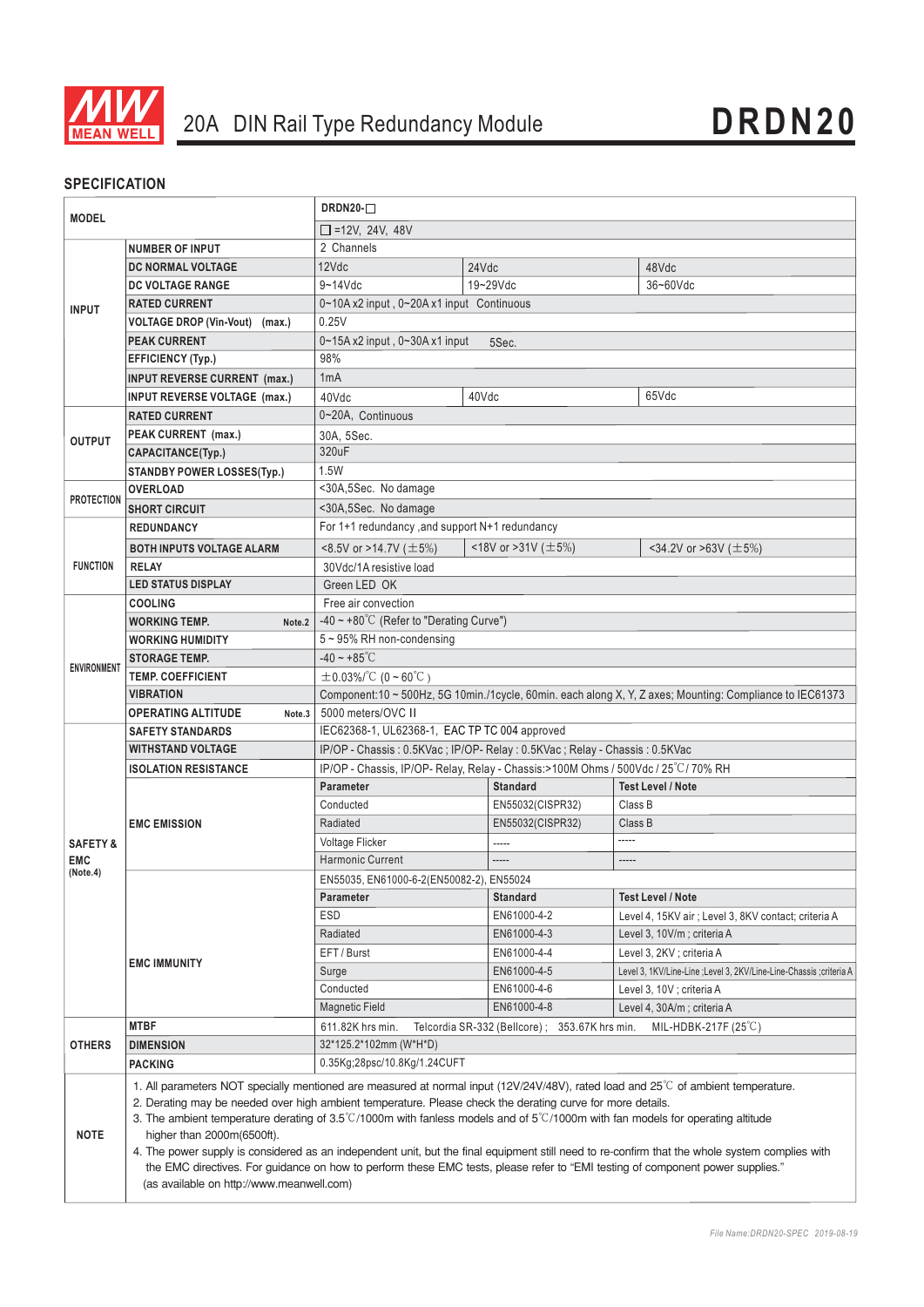



*File Name:DRDN20-SPEC 2019-08-19*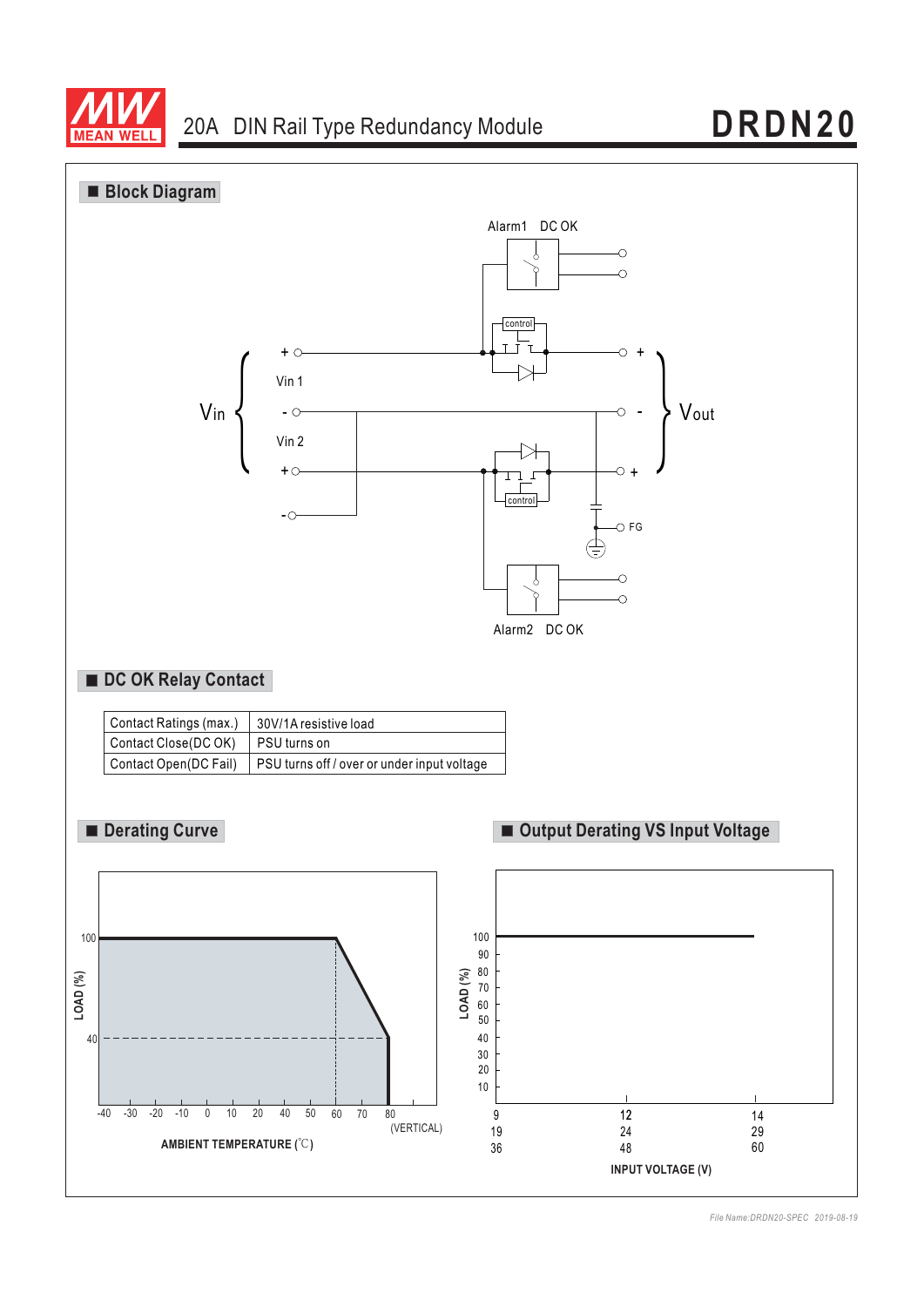

## **Typical Application Notes**

### **1. 1+1 Redundancy:**

Using 1 more PSU as the redundant unit



#### **2. 1+N Redundancy:**

Using more PSUs as the redundant units to increase the reliability



## **3. Single Use:**

Connecting only one PSU to one DRDN20 to reduce the stress of the MOSFET and hence increase the reliability